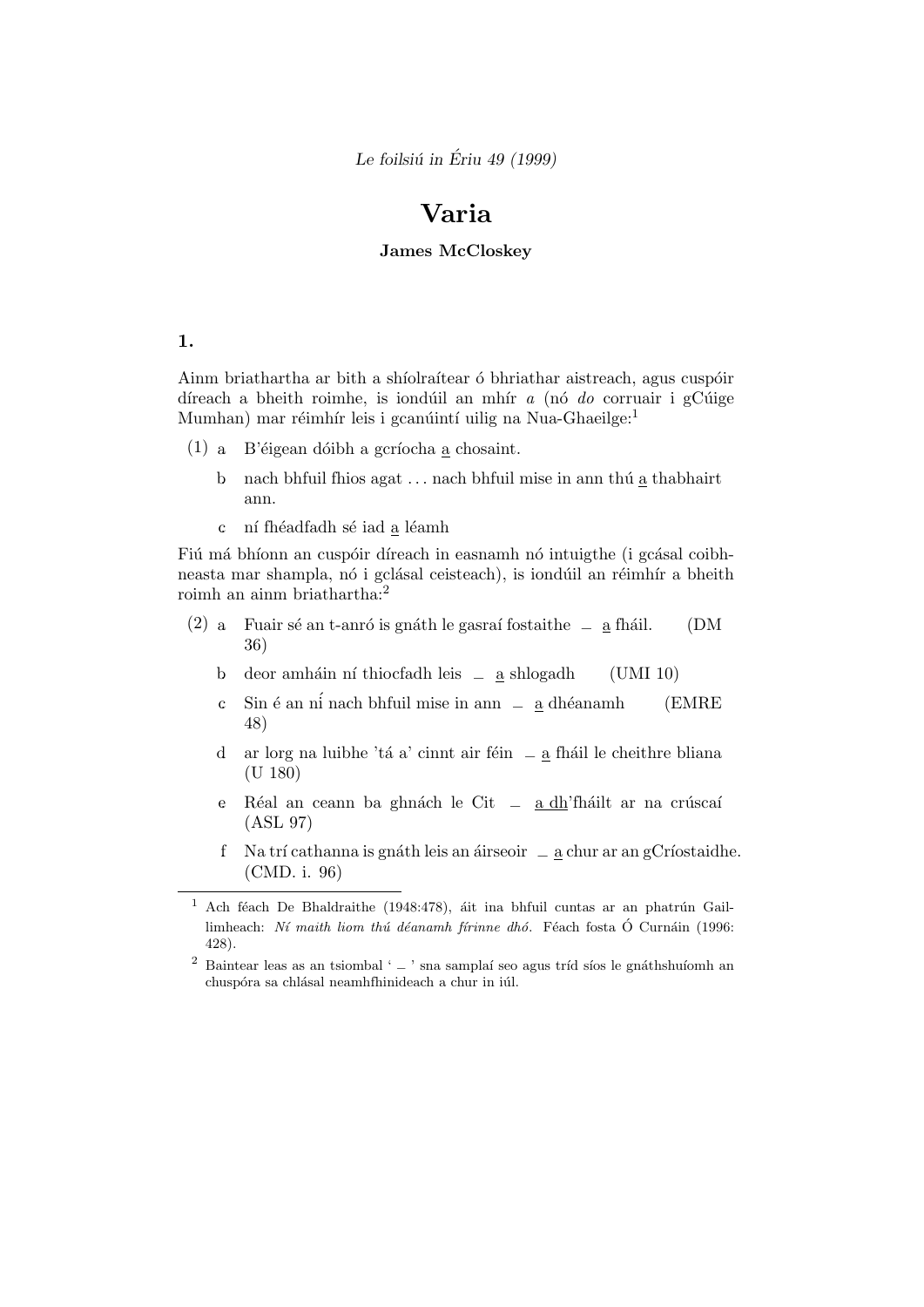Fiú agus an t-ainmní a bheith luaite, mar an gcéanna don phatrún comhréire:

- (3) a Caidé ba mhaith leat mé  $\frac{a}{a}$  dhéanamh duit anois? (MOC 276)
	- b an bealach a ba mhaith leat mé  $=$  a leanstan (DCA 261)
	- c. Tá a fhios agam goidé a ba mhian libh mé  $-$  a dhéanamh (BG 155)
	- d. Caidé a ba mhian leat mé  $=$  a dhéanamh duit? (UMI 256)

Níl nuaíocht ar bith sa mhéid seo (féach mar shampla Ó Cadhlaigh 1940: §458, ll. 374–376, Graiméar Gaeilge na mBráithre Críostaí, l. 251, §519).

Ach tá patrún eile fosta ann nár tugadh cuntas air go dtí seo, go bhfios dom—patrún a bhfuil fáil air i dTír Chonaill agus i gCiarraí ar a laghad. Sa phatrún seo, bíonn an réimhír  $a$  in easnamh i gcás briathair aistrigh má tá cusp´oir an ainm bhriathartha in easnamh. Le Corca Dhuibhne a bhaineann na samplaí in  $(4)$ ; le Tír Chonaill a bhaineann  $(5)$ .

- (4) a. an té ... do b'ansa leis feiscint (BOM 216)
	- b. Níl moladh dá airde dá bhféadfaí tabhairt do dhuine nach bhfuil ag dul do Mháire Ní Eireamhóin. (ODR2 302)
	- c. Fál go hairde spéire níor mhór dó tógaint eatarthu (ODR1 121)
	- d na hearraí troscáin go léir d'fhéadfaí breith leo (ODR1 143)
	- $e$  Dúirt an tAthair Ó hAnnluain leis gur ceadúnas neamhfhoirmiúil a chaithfeadh sé tabhairt dó. (ODR1 194)
	- f. rud nach raibh an chúirt i bhfonn tabhairt dó  $(ODR1 235)$
	- g féachaint cad ab fhearr socrú (ODR2 35)
	- h ar bhord uaighe an churaidh seo nár ghlac riamh le cloí agus nárbh fhéidir cloí (ODR2 287)
- $(5)$  a ní nach corr ceilt  $(CM 99)$ 
	- b cailín ar bith a thiocfadh cur i gcomórtas léi (CM 124)
	- c. fán gharbh-bhia a b'éigean dóibh cur os coinne strainséirí  $\rm CM$ 142)
	- d. Ní raibh mise ábalta tabhairt liom ach céad ceann. (CCC 161)

Na húdair ónar bailíodh na samplaí seo (Tomás Croimhthain, Seán Ó Lúing, Seán Mac Meanman), údair iad uilig a chleachtaíonn stíl thomhaiste, fhoirmeálta,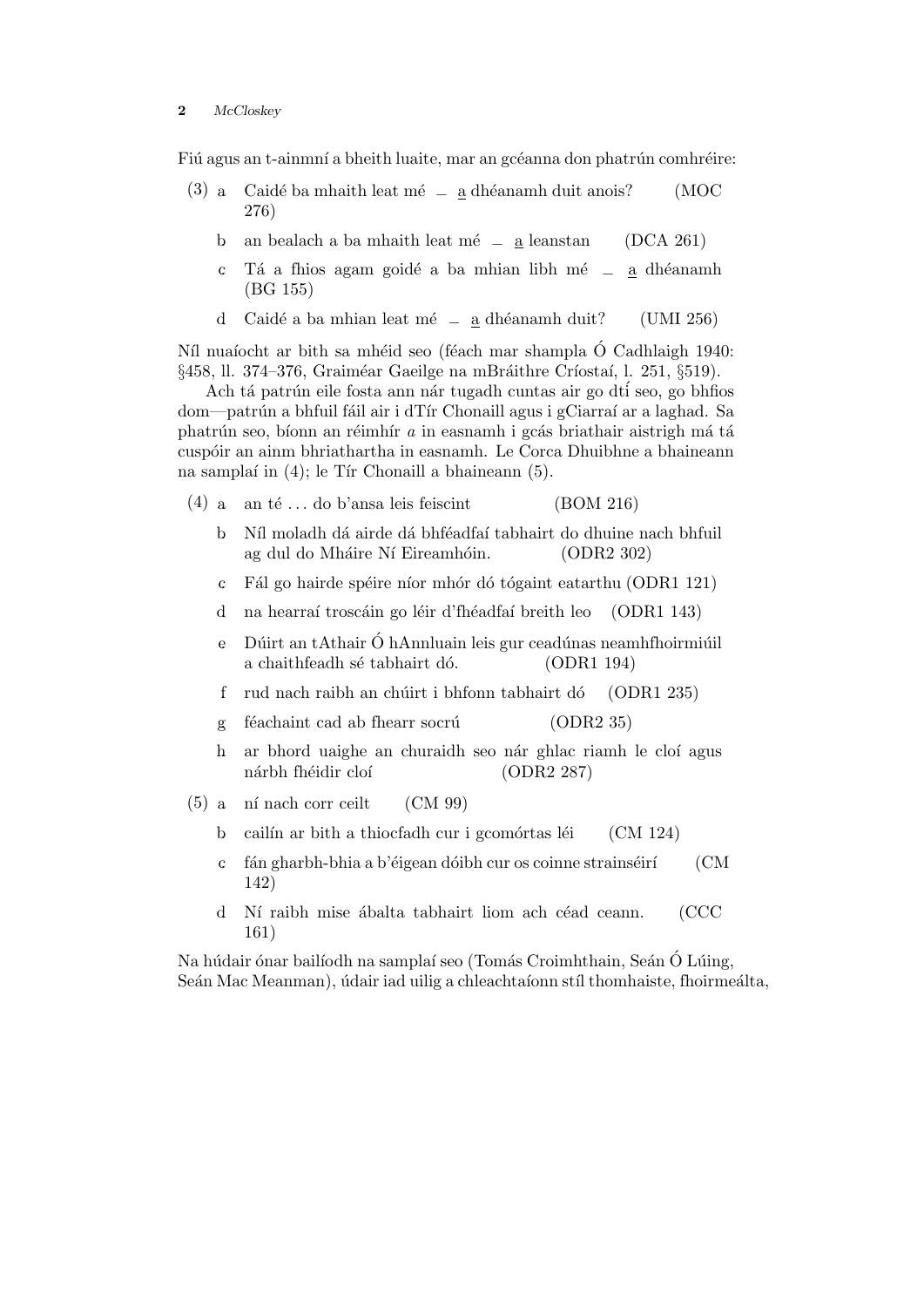Varia 3

thraidisiúnta. Ní dóiche, mar sin, gurbh fhéidir an patrún comhréire a bhfuil léiriú air in (4) agus in (5) a rangú i measc na bpatrún atá ag teacht chun cinn go gasta i measc cainteoirí óga. Ceann dena deiseanna comhréire é a bhaineann le réim úsáide fhoirmeálta na Gaeilge 'traidisiúnta'.

## 2.

Tá cuntas tugtha cheana féin agam (McCloskey 1996a) ar an phatrún 'tuaisceartach' (6) a bheith ar fáil (mar phatrún imeallach) i gcanúintí Chúige Mumhan (féach fosta de Bhaldraithe (1985):

- (6) a  $\left[$  Ainmní Cuspóir  $a +$ Ainm Briathartha ...
	- b. i ndiaidh é an leabhar a chríochnú

Cuireadh samplaí ar fáil san alt sin ó Chorcha Dhuibhne agus ó Chontae an Chláir. Ach is cosúil go bhfuil an patrún le fáil i gContae Phort Láirge fosta, mar a léiríonn na samplaí seo thíos:

- $(7)$  a Is cuimhin liom féin m'athair láir a cheannach. (ASL 121)
	- b. ar eagla gurbh ait leat mé duine a chur ina bhun a bhí an fad sin  $\delta$  bhaile (D 39)

I gcomhthéacs a bhfuil ráite thuas (rannóg 1), is féidir an pictiúir a iomlánú ar bhealach eile fosta leis an tsampla seo thíos ó Chorca Dhuibhne:

(8) rud nár theastaigh ón iascaire í  $=$  a dhéanamh (BOM 189)

Sa chás seo, is é an forainm  $i$  an t-ainmní, tá an cuspóir díreach in easnamh agus ó thaobh comhréire de, tá an sampla seo inchurtha go hiomlán leis na samplaí Conallacha a bhí in (3) againn.

# 3.

Tá cur síos ag Mac Cana agus Ó Baoill (1997: 266-267) ar ghné shuimiúil den imoibriú idir dhá chatagóir ghramadaí de chuid na Nua-Ghaeilgean fhoirm neamhphearsanta (nó an 'Briathar Saor') agus briathra cúnta (an briathar substainteach  $tá$  nó an briathar  $déan$ , mar shampla). Ba mhaith liom anseo cur beagán beag lena raibh le rá san alt sin. Mar a léiríonnn Mac Cana agus Ó Baoill, is féidir, ar choinníollacha áirithe, foirceann deilbhíochta na foirme neamhphearsanta a chur leis an bhriathar chúnta, seachas leis an phríomhbhriathar, cé gur leis an phríomhbhriathar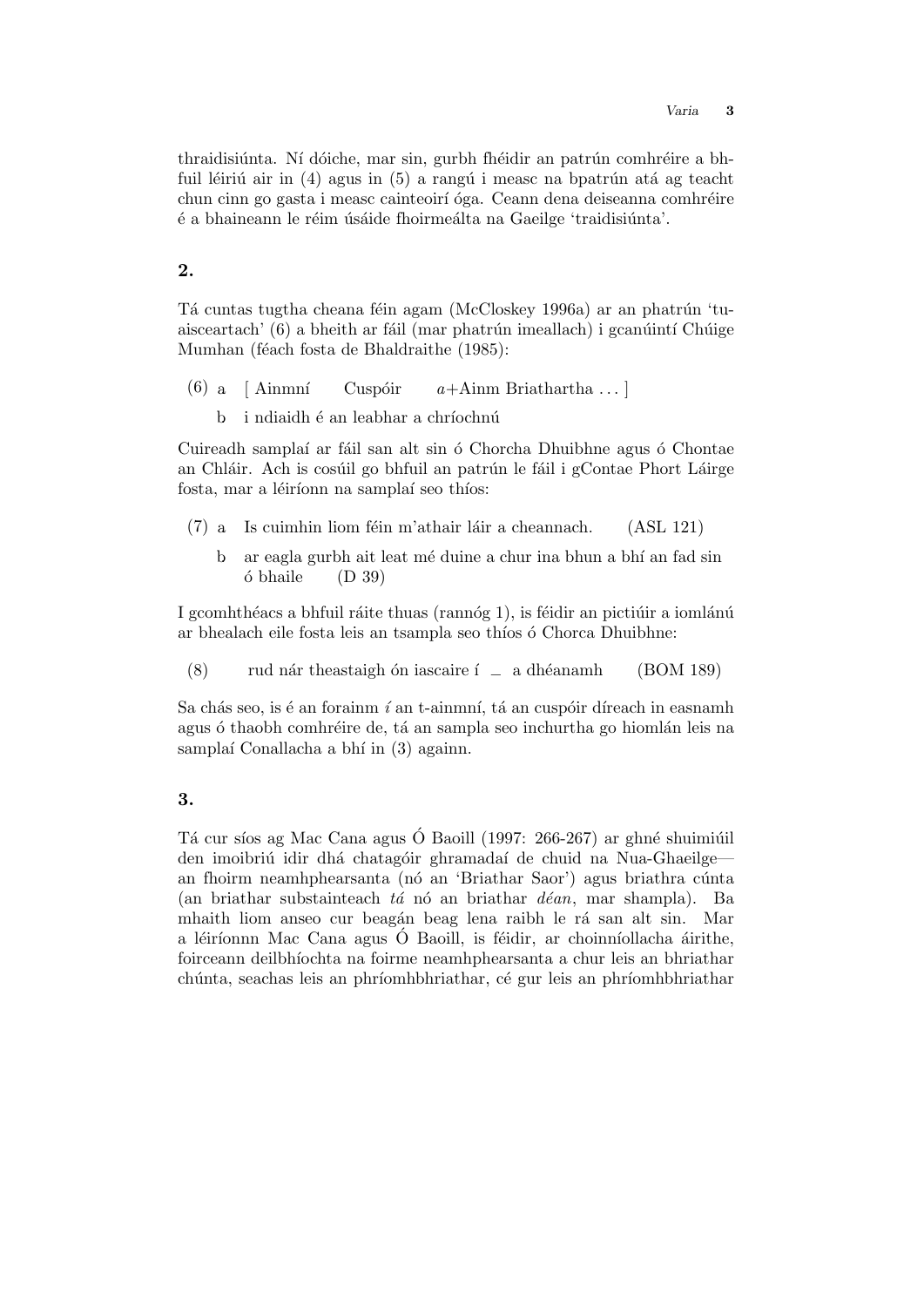a bhaineann an foirceann sin ó cheart nó ó thaobh céille de. Is amhlaidh is suntasaí an patrún comhréire seo nuair is é atá mar bhunús leis briathar a gcaithfidh dul na foirme neamhphearsanta a chur air le brí áirithe a chur in iúl. Tá ciall speisialta leis an bhriathar cas, mar shampla, nuair a bhíonn dul na foirme neamhphearsanta air:

 $(9)$  Casadh orm  $\acute{e}$ . 'I met/happened to meet him.'

Díol suntais, mar sin, samplaí cosúil le  $(10)$  agus  $(11)$  a bheith ar fáil. Le Tír Chonaill a bhaineann (10) agus is é atá ann leagan foirfe de úsáid seo an bhriathair cas:

 $(10)$  Bhíothas i ndiaidh an bheirt bhan a chastáil ar a chéile. 'The two women had just met.' (DCA 204)

Le Maigh Eo a bhaineann  $(11)$  agus is san fhoirm leanúnach atá an abairt:

 $(11)$  Nár thrua nach rabhthas ag casachtáil aon duine de na buachaillí  $\delta$ ga air! (PMB 205)

 $Cé gurb é an briathar  $cas$  a éilíonn an fhoirm neamhphearsanta i gcásanna$ mar seo (sa mhéid is gur trí úsáid na deilbhíochta sin a chuireann an briathar ´airithe seo an chiall ´airithe seo in i´ul), is ar an bhriathar ch´unta a gheibhtear an foirceann deilbhíochta féin agus ní ar an phríomhbhriathar. Ní fhéadfaí, ar ndóigh, de réir rialacha morfeolaíochta na Gaeilge, an foirceann seo a chur le briathar neamhfhinideach.

Tabhair faoi deara, fosta, gur mar chuspóir díreach, seachas mar ainmní, a dhéantar comhlánú an bhriathair a réaladh ar an dromchla insna struchtúir seo (rud nach léir go hiomlán ón ghrúpa samplaí a cuireadh ar fáil in alt Mhic Chana agus Uí Bhaoill). Is leor mar fhianaise air seo an mhír  $a$  a bheith roimh an ainm bhriathartha in (10). Le canúint Chonallach a bhaineann  $(10)$ ; da mba ainmní an frása *an bheirt bhan*, ní bheadh an mhír seo roimhe. Is soiléire fós (óna shuíomh) gur cuspóir díreach an frása aon duine de na buachaillí óga in  $(11)$ .

Mar an gcéanna don bhriathar *caill* san fhoirm leanúnach, nuair a chuireann sé bás in iúl:

 $(12)$  táthar a' mo chailleadh 'I'm dying.' (UMI 23)

Tá mórghrúpa eile samplaí den déanamh bhunúsach chéanna ann, ach gurb é is bunús leo uilig briathar a chuireann mothúchán nó tuairim (lag)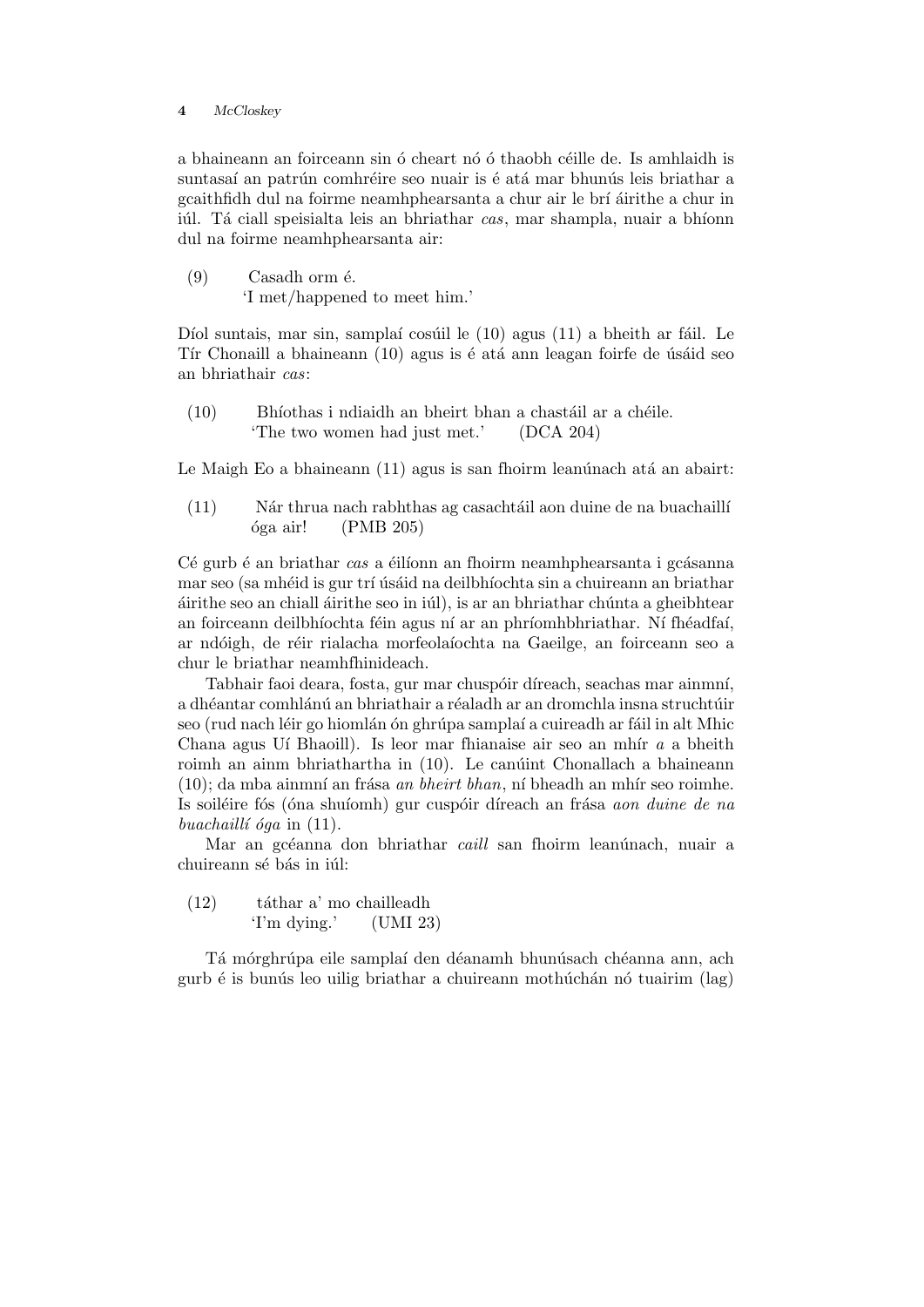in iúl. San fhoirm neamhphearsanta a bhíonn na briathra seo (nó is féidir leo an dul sin a bheith orthu) agus leis an réamhfhocal do a dhéanann siad marcáil ar an chomhlánú a chuireann síos ar an duine ar leis an mothúchán nó an tuairim<sup>.</sup>

- $(13)$  a. taibhsíodh dom nárbh aon éan in aon chor a bhí ann (NCN) 107)
	- b. Ceapadh dom go raibh cuma ghruama orthu. (AT 70)
	- c. nó gur foghmharaí neamhchoitcheann é mar saoileadh do Mhac (F 17)
	- d. Ní thuigtear dúinn na rudaí sofheicthe (AG 124)
	- e. Samhluigheadh di ... gurb ann do bhí a dídean. (F 24)
	- f. Deallramhuigheadh do gur silleadh fiosrach é.  $(F 29)$
	- g. Braitheadh do ná raibh Pínn in ao chor n-aonar i bhfeillebheart. (F 161)

Nuair is gá dul na foirme leanúnaí a chur ar bhriathra den ghrúpa seo, is mar seo a dhéantar é—foirceann deilbhíochta na foirme neamhphearsanta a chur leis an bhriathar chúnta (tá bunús an ama ach d'fhéadfaí briathra eile a bheith i gceist fosta; féach  $(14)b$ , agus rangabháil leanúnach a dhéanamh den phríomhbhriathar. Le canúintí Conallacha a bhaineann na samplaí in  $(14)$ :

- $(14)$  a. Bhíthear ghá thaidhbhsiughadh dá h-anam istigh go ndéanfadh a bhás-san cuspóir sár-mhór eighinteacht a choimhlíonadh (UMI 308)
	- b. Chan anocht a toisigheadh a thaidhbhsiughadh rudaí mar sin domh-sa (UMI 23)
	- c. go rabhthas ag samhladh an ama a bh´ı le theacht d´ıthe (I 120)
	- d Bhítheas dhá thaidhbhsiú damh go rabh an t-olc le theacht (I 270)
	- e. Bhíothas á thaibhreamh dise gur buaireamh agus brón a bhí i ndán dóibh dá bhfillfeadh siad. (L 63)

Le canúint de chuid Chontae na Gaillimhe a bhaineann (15).

 $(15)$  a. Táthar 'á cheapadh dhom go ndéarfa sé é  $(U 107)$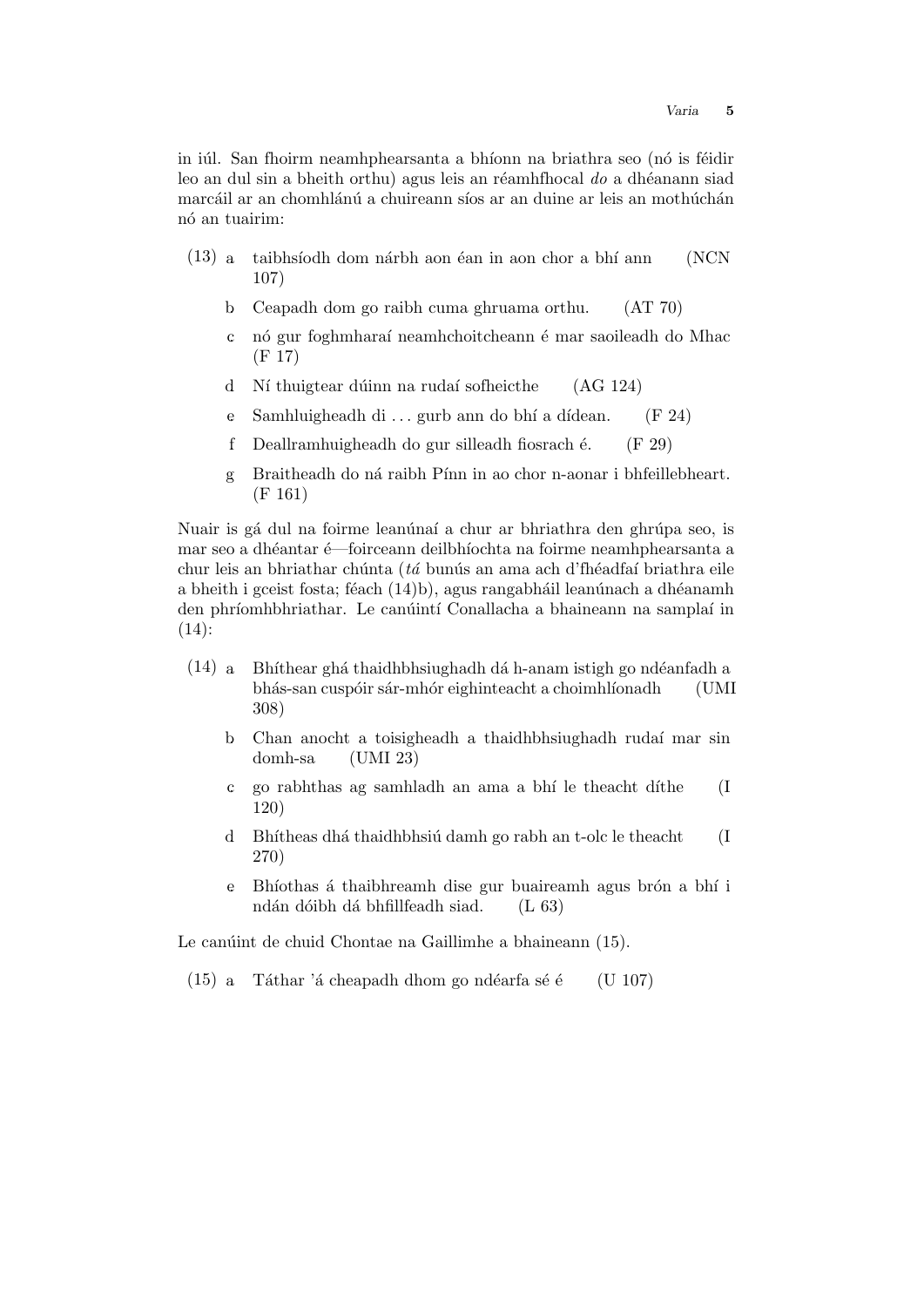Insna cásanna seo uilig (agus insna cásanna uilig a bhfuil plé ag Mac Cana agus Ó Baoill orthu) ní féideir a áitiú go gcuireann an fhoirm neamhphearsanta gníomhaí in iúl. Ní gné bhunúsach de úsáid na catagóire deilbhíochta seo, mar sin, a leithéid a chur in iúl. Abairtí neamhphearsanta ar leibhéal an-bhunúsach leithéidí  $(14)$  agus  $(15)$ , sa mhéid is nach bhfuil sé inchreidte, i mo bharúil-se, go bhfuil ainmní de chineal ar bith ar leibhéal gramadaí ar bith iontu. Cuid de uathúlacht chóras gramadaí na Gaeilge an fhéidireacht seo a bheith inti, dar liom féin, agus tréith ghramadaí í a dhéanann an Ghaeilge a idirdhealú ó go leor teangacha eile (McCloskey 1996b, 1998).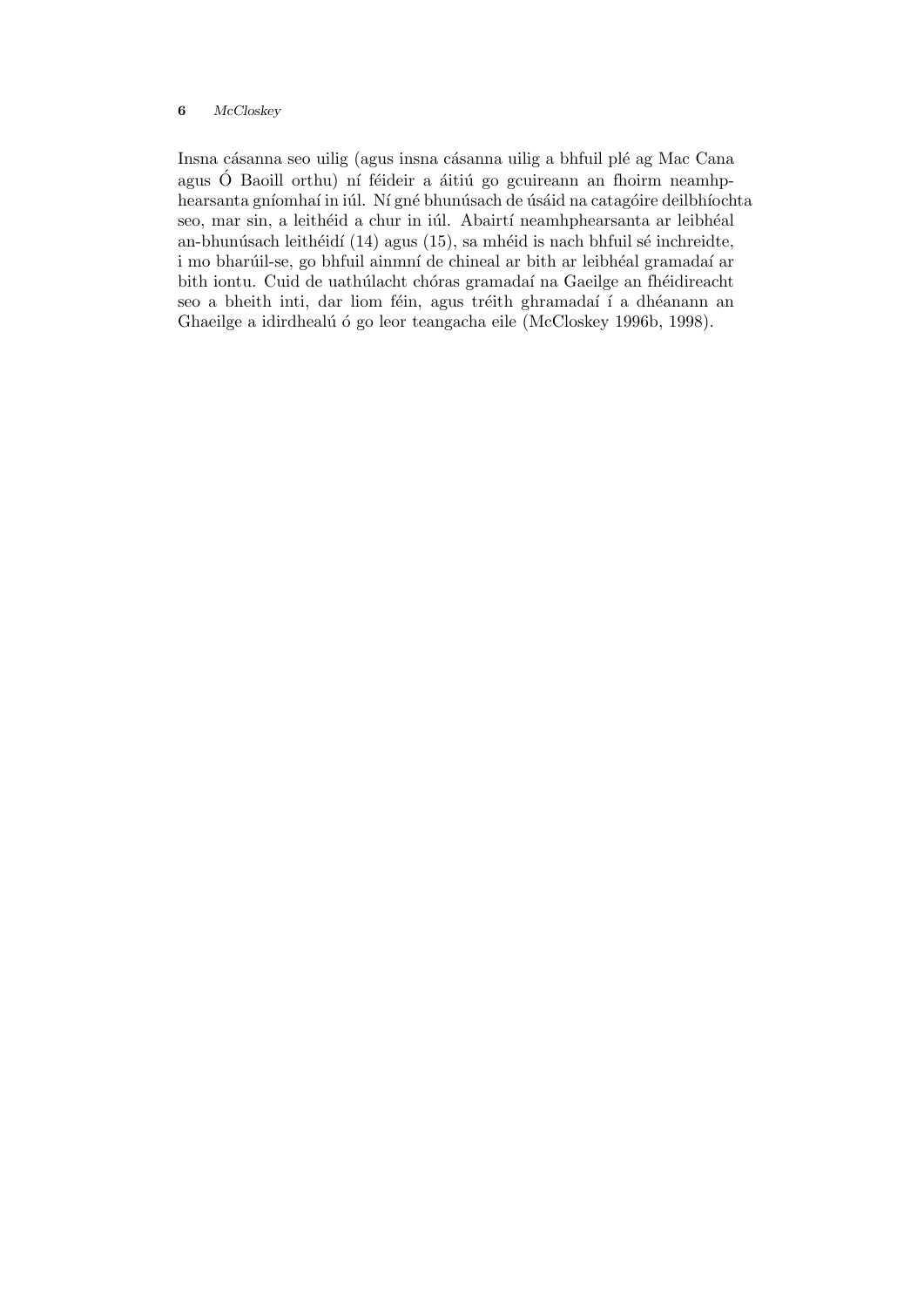### Foinsí na Samplaí

- AG: An Gabhar Sa Teampall Mícheál Ua Ciarmhaic, Coiscéim, Baile Átha Cliath, 1986.
- ASL: An Sléibhteánach, Séamas Ó Caoimh, in eagar ag Éamon Ó Conchúir, cóirithe don chló ag Pádraig Ó Fiannachta, An Sagart, Maigh Nuad, 1989.
- AT: A Thig Ná Tit Orm Maidhc Dainín Ó Sé, Coiscéim, Baile Átha Cliath, 1987.
- BG: Báthadh an Ghrosvenor, W. C. Russell, Seosamh Mac Grianna, aistritheoir, Oifig Díolta Foilseacháin Rialtais, Baile Atha Cliath, 1955.
- BOM: *Bloghanna ón mBlascaod*, Tomás Ó Criomhthain, in eagar ag Breandán Ó Conaire, Coiscéim, Baile Átha Cliath, 1997.
- CCC: Cnuasach Céad Conlach, Seán Bán Mac Meanman, in eagar ag Séamus Ó Cnáimhsí, Coiscéim, Baile Átha Cliath, 1989.
- CM: An Chéad Mhám, Seán Bán Mac Meanman, in eagar ag Séamus Ó Cnáimhsí, Coiscéim, Baile Átha Cliath, 1990.
- CMD: Críost Mac Dé i, ii, An tAthair Peadar Ó Laoghaire, Brún agus Ó Nóláin, Baile Átha Cliath, 1923–25.
- DCA: Dith-Chéille Almayer, Joseph Conrad, Seosamh Mac Grianna, aistritheoir, Oifig Díolta Foilseacháin Rialtais, 1934.
- D: *Dracula*, Bram Stoker, Seán Ó Cuirrín, aistritheoir, atheagraithe ag Maolmhaodhóg Ó Ruairc, Oifig Díolta Foilseacháin Rialtais, 1933, 1997.
- DM: An Druma Mór, Seosamh Mac Grianna, Oifig Díolta Foilseacháin Rialtais, 1969.
- EMRE: Eochair, Mac Rí i n-Éirinn, Éamon a Búrc, Liam Mac Coisdeala a bhailigh, Caoimhín Ó Nualláin a chuir in eagar, Comhairle Bhéaloideas Eireann, 1982. ´
- F: Fánaí Seán Óg (Seán Óg Ó Caomhánaigh), Alex Thom i gcomhar le hOifig an tSoláthair, Baile Átha Cliath, 1928.
- I: Ise, H. Rider-Haggard, Niall Ó Domhnaill, aistritheoir, Oifig Díolta Foilseacháin Rialtais, 1933.
- L: Laochas—Scéalta as an tSeanlitríocht, Séamas Ó Searcaigh, Oifig Díolta Foilseacháin Rialtais, Baile Átha Cliath, 1945,1984.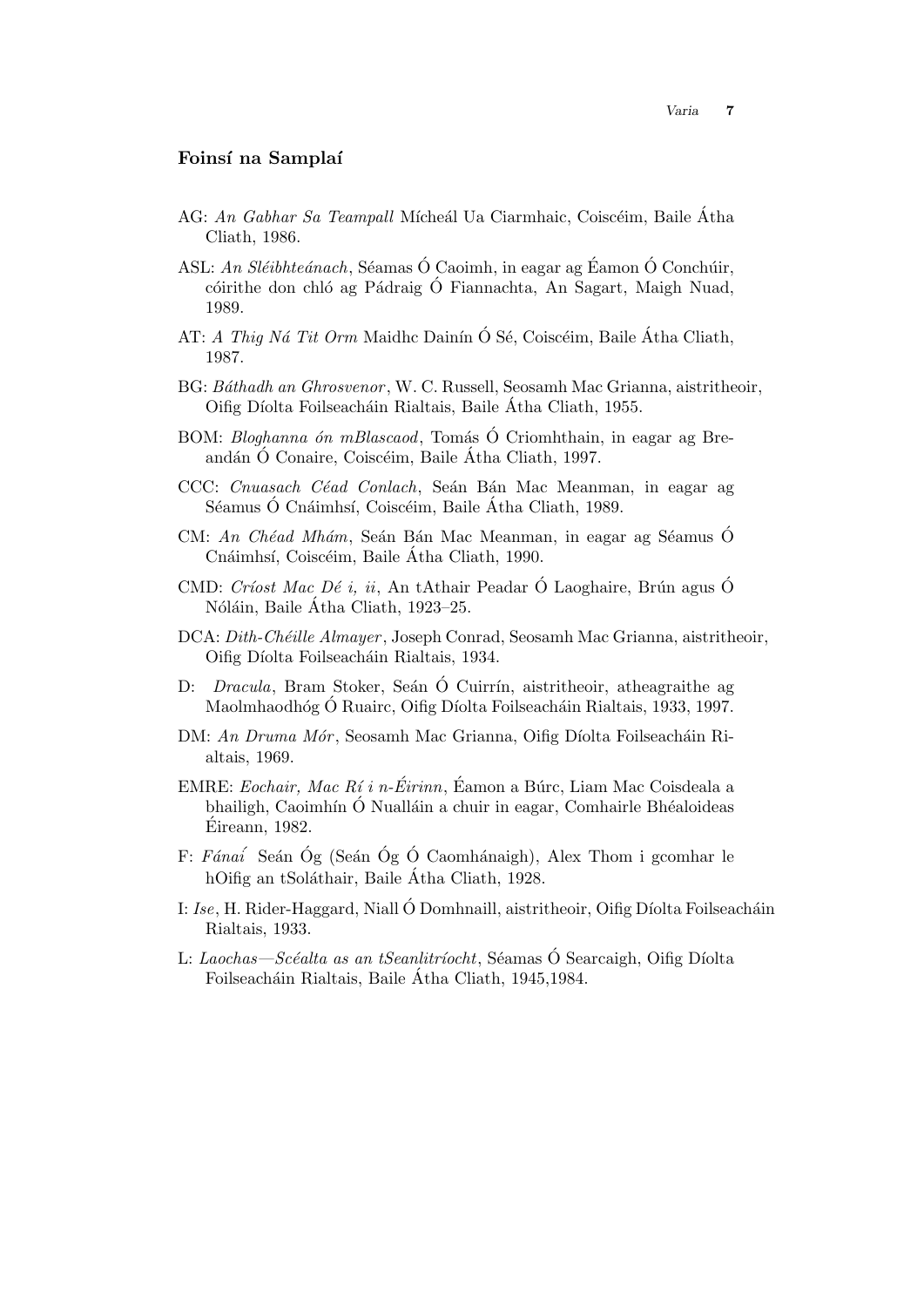- MOC: An Minister  $\acute{o}$  Ceallaigh, A.E.W. Mason agus Andrew Lang, Niall  $\acute{O}$  Domhnaill, aistritheoir, Oifig Díolta Foilseacháin Rialtais, Baile Átha Cliath, 1937.
- NCN: Nár Chlos Ár Namhaid, Ger Ó Cíobháin, Coiscéim, Baile Átha Cliath, 1984.
- ODR1,2: Ó Donnbháin Rosa I, II, Seán Ó Lúing, Sáirséal agus Dill, Baile Atha Cliath, 1969, 1979 faoi seach. ´
- PMB: Pádhraic Mháire Bhán, Seán Ó Ruadháin, Oifig Díolta Foilseacháin Rialtais, Baile Atha Cliath, 1934,1994. ´
- U: Unaga, Ridgwell Cullum, Eoghan Ó Neachtain, aistritheoir, Oifig Díolta Foilseacháin Rialtais, Baile Átha Cliath, 1930.
- UMI: *Uaill-Mhian Iúdaigh*, Roy Bridges, Tadhg Ó Rabhartaigh, aistritheoir, Oifig Díolta Foilseacháin Rialtais, 1936.